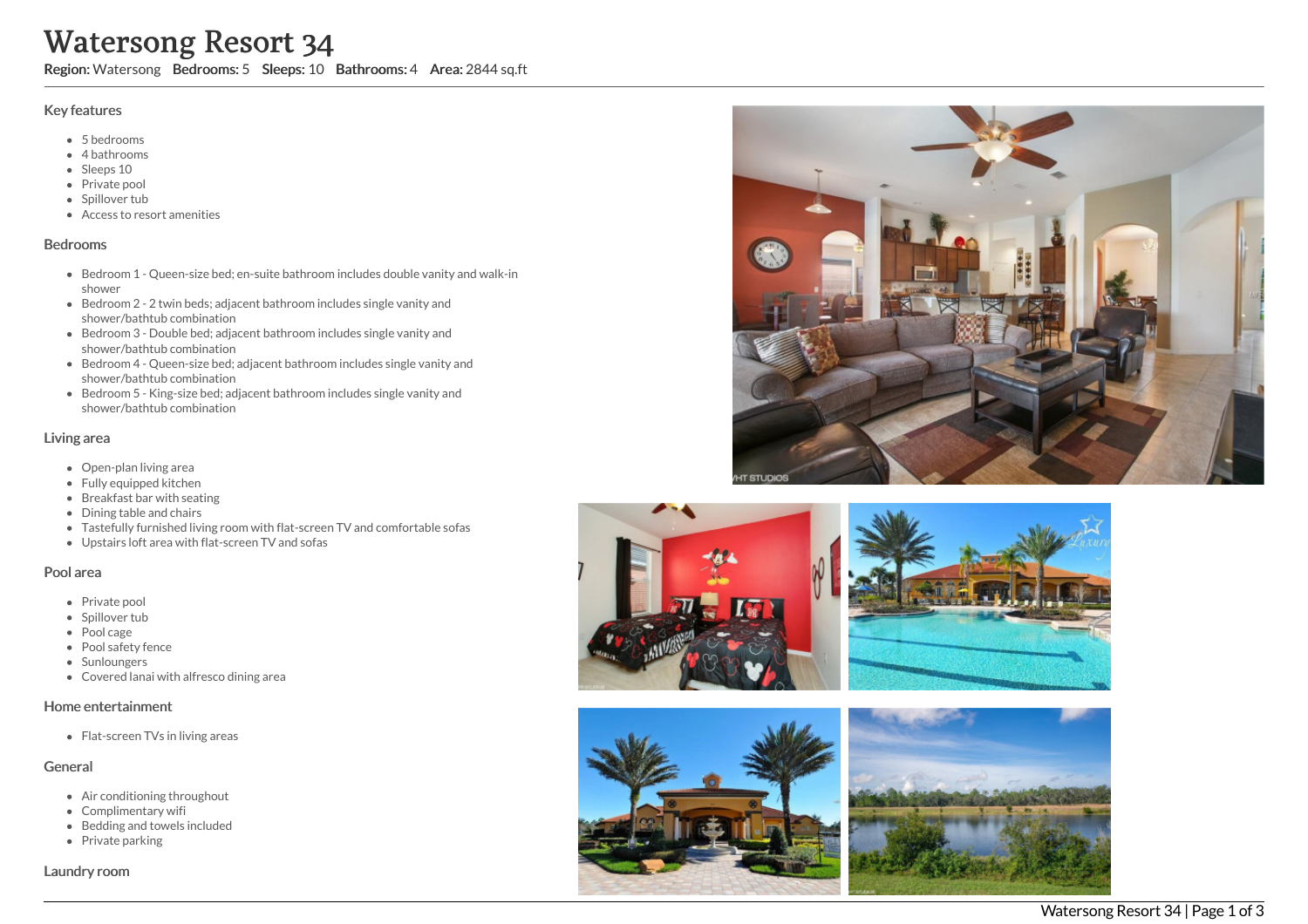- Washer and dryer
- Iron and ironing board

## Children's equipment available for hire

- Crib
- Stroller
- $\bullet$  High chair
- Pack and play

## Resort facilities

Nestled amongst woodlands and landscaped gardens is the wonderful Watersong Resort offering fantastic facilities in a peaceful gated community. Guests will benefit from full access to the 6,700 sq ft clubhouse and all associated amenities including a resort-style communal pool, an outdoor spa, cyber cafe, and children's playground. For nature lovers there is a pretty picnic spot to enjoy lunch and plenty of lakes and conservation areas to admire. For sports enthusiasts there is a fitness center and sand volleyball court on the resort, whilst the famous Providence Golf Course is only 10 minutes away. Located just 30 miles from Orlando's main airport and approximately 30 minutes to Disney, this beautiful resort ticks all the boxes.

### Places of interest

- Airport 33 miles
- Beaches 80 miles
- Disney World 15 miles
- Golf courses 4 miles
- Legoland 22 miles
- Seaworld 20 miles
- Shopping mall 7 miles
- Supermarket 5 miles
- Universal Studios 25 miles